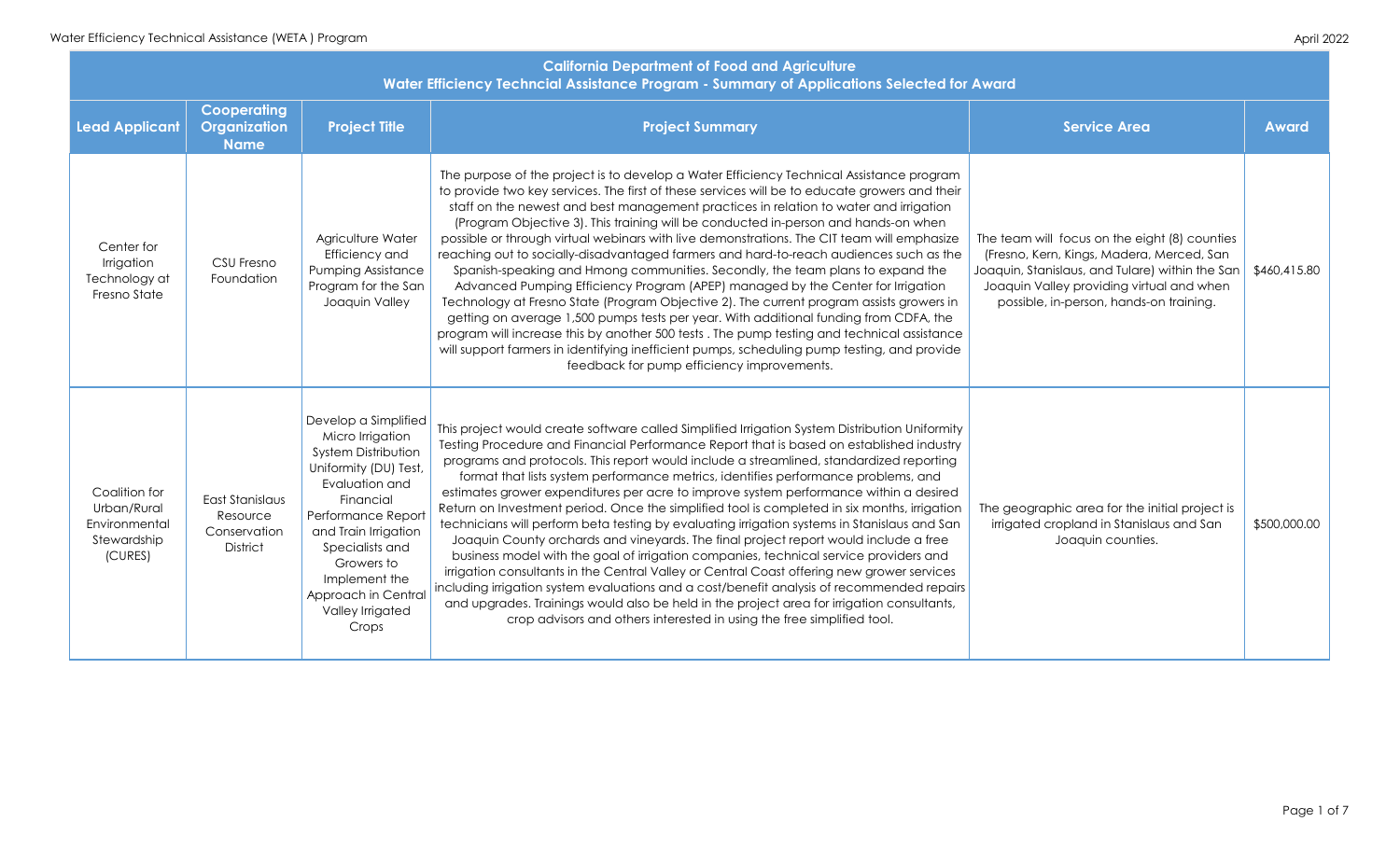| <b>California Department of Food and Agriculture</b><br>Water Efficiency Techncial Assistance Program - Summary of Applications Selected for Award |                                                                |                                                                                                                  |                                                                                                                                                                                                                                                                                                                                                                                                                                                                                                                                                                                                                                                                                                                                                                                                                                                                                                                                                                                                                                                                                                                                                                                              |                                                                                                                                                                                                                                               |              |  |
|----------------------------------------------------------------------------------------------------------------------------------------------------|----------------------------------------------------------------|------------------------------------------------------------------------------------------------------------------|----------------------------------------------------------------------------------------------------------------------------------------------------------------------------------------------------------------------------------------------------------------------------------------------------------------------------------------------------------------------------------------------------------------------------------------------------------------------------------------------------------------------------------------------------------------------------------------------------------------------------------------------------------------------------------------------------------------------------------------------------------------------------------------------------------------------------------------------------------------------------------------------------------------------------------------------------------------------------------------------------------------------------------------------------------------------------------------------------------------------------------------------------------------------------------------------|-----------------------------------------------------------------------------------------------------------------------------------------------------------------------------------------------------------------------------------------------|--------------|--|
| <b>Lead Applicant</b>                                                                                                                              | <b>Cooperating</b><br><b>Organization</b><br><b>Name</b>       | <b>Project Title</b>                                                                                             | <b>Project Summary</b>                                                                                                                                                                                                                                                                                                                                                                                                                                                                                                                                                                                                                                                                                                                                                                                                                                                                                                                                                                                                                                                                                                                                                                       | <b>Service Area</b>                                                                                                                                                                                                                           | <b>Award</b> |  |
| <b>East Merced</b><br>Resource<br>Conservation<br>District                                                                                         | East Stanislaus<br>Resource<br>Conservation<br><b>District</b> | San Joaquin<br>Watershed<br>Collaborative for<br><b>Water Conservation</b><br>and Efficiency                     | The East Merced RCD will be partnering with the Madera/Chowchilla and East Stanislaus<br>RCDs to create a Mobile Irrigation Lab program providing local landowners and farmers<br>access to irrigation support to optimize efficiency on their farms. This program will have a<br>considerable impact in the Merced, Madera, and Stanislaus Counties due to the critically<br>overdraft sub basins in the San Joaquin Valley. The three RCDs will work together to bring<br>partner organizations and landowners together in a Watershed Collaborative to address<br>irrigation, nutrient, and groundwater data in pre and post irrigation season through grower<br>forums to discuss best management practices and on-farm solutions for groundwater<br>conservation. Irrigation Evaluations will result in full reports provided to farmers on<br>Distribution Uniformity, Soil Properties, Equipment Specifications, Irrigation Scheduling and<br>Recommendations based on the Cal Poly ITRC spreadsheet and materials. Through<br>partnerships and matching funds the RCD team will be able to connect farmers to<br>conservation programs and funding to implement system improvements. | Three of the seven San Joaquin Valley<br>counties will be served by this grant, Merced,<br>Stanislaus and Madera County.                                                                                                                      | \$496,828.5  |  |
| Regents of the<br>University of<br>California,<br>Agriculture and<br><b>Natural Resources</b>                                                      | California State<br>University, Fresno                         | On-Farm Irrigation<br>and Pump Efficiency<br>Training for Small-<br>Scale Farms in Fresno<br>and Tulare Counties | This project forms a collaboration between the University of California Cooperative<br>Extension (UCCE) Small Farms and Specialty Crops extension program and the California<br>State University, Fresno's Center for Irrigation Technolgy (CIT) to deliver individual technical<br>assistance, pump efficency testing, and water use efficiency training to small-scale, socially<br>disadvantaged farmers in Fresno and Tulare Counties. Objectives include 1) on-farm<br>irrigation system and water management evaluation; 2) provision of pump efficiency<br>Testing; and 3) irrigation training. Technical assistance and training will be delivered through<br>on-farm visits, on-farm workshops, and hands-on field demonstrations. These activities will<br>assist a community of farmers that are particularly vulnerable to decreased groundwater<br>levels to reduce groundwater use, save money on energy bills, and increase their resilience<br>to drought and potential management actions to be implemented under the Sustainable<br>Groundwater Management Act (SGMA). $\square$                                                                                           | This technical assistance project will serve<br>Fresno and Tulare Counties. Small-scale,<br>socially disadvantaged farmers from<br>neighboring counties such as Merced and<br>Madera will also be invited to workshops and<br>demonstrations. | \$499,957.2  |  |

| elected for Award                                                                                                                                                   |                                                                                                                                                                                                                                               |              |  |  |
|---------------------------------------------------------------------------------------------------------------------------------------------------------------------|-----------------------------------------------------------------------------------------------------------------------------------------------------------------------------------------------------------------------------------------------|--------------|--|--|
|                                                                                                                                                                     | <b>Service Area</b>                                                                                                                                                                                                                           | <b>Award</b> |  |  |
| Stanislaus<br>ad farmers<br>vill have a<br>e critically<br>er to bring<br>to address<br>ugh grower<br>ndwater<br>ners on<br>duling and<br>Through<br>mers to<br>ts. | Three of the seven San Joaquin Valley<br>counties will be served by this grant, Merced,<br>Stanislaus and Madera County.                                                                                                                      | \$496,828.50 |  |  |
| erative<br>California<br>ul technical<br>ale, socially<br>on-farm<br>fficiency<br>red through<br>tivities will:<br>oundwater<br>eir resilience<br>iustainable       | This technical assistance project will serve<br>Fresno and Tulare Counties. Small-scale,<br>socially disadvantaged farmers from<br>neighboring counties such as Merced and<br>Madera will also be invited to workshops and<br>demonstrations. | \$499,957.25 |  |  |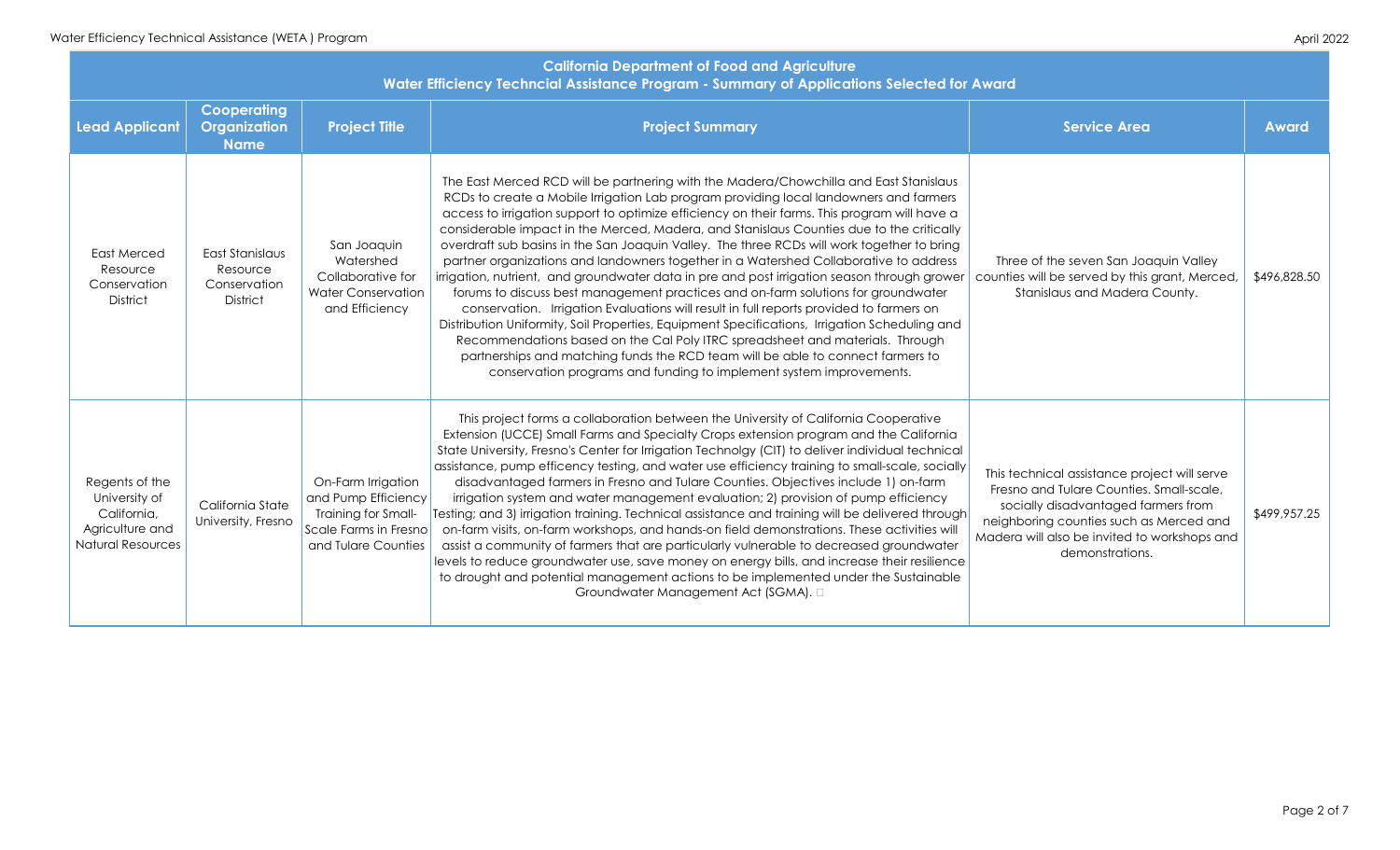| <b>California Department of Food and Agriculture</b><br>Water Efficiency Techncial Assistance Program - Summary of Applications Selected for Award |                                                                   |                                                                                                                                  |                                                                                                                                                                                                                                                                                                                                                                                                                                                                                                                                                                                                                                                                                                                                                                                                                                                                                                                                                                                                                                                                                                                                                                                                                                                                                                                                                                                                                                                                                                                                                                                                                                                                               |                                                                                                                                                                                                                                                                                                                                                                                                                                                                                                            |              |  |
|----------------------------------------------------------------------------------------------------------------------------------------------------|-------------------------------------------------------------------|----------------------------------------------------------------------------------------------------------------------------------|-------------------------------------------------------------------------------------------------------------------------------------------------------------------------------------------------------------------------------------------------------------------------------------------------------------------------------------------------------------------------------------------------------------------------------------------------------------------------------------------------------------------------------------------------------------------------------------------------------------------------------------------------------------------------------------------------------------------------------------------------------------------------------------------------------------------------------------------------------------------------------------------------------------------------------------------------------------------------------------------------------------------------------------------------------------------------------------------------------------------------------------------------------------------------------------------------------------------------------------------------------------------------------------------------------------------------------------------------------------------------------------------------------------------------------------------------------------------------------------------------------------------------------------------------------------------------------------------------------------------------------------------------------------------------------|------------------------------------------------------------------------------------------------------------------------------------------------------------------------------------------------------------------------------------------------------------------------------------------------------------------------------------------------------------------------------------------------------------------------------------------------------------------------------------------------------------|--------------|--|
| <b>Lead Applicant</b>                                                                                                                              | <b>Cooperating</b><br><b>Organization</b><br><b>Name</b>          | <b>Project Title</b>                                                                                                             | <b>Project Summary</b>                                                                                                                                                                                                                                                                                                                                                                                                                                                                                                                                                                                                                                                                                                                                                                                                                                                                                                                                                                                                                                                                                                                                                                                                                                                                                                                                                                                                                                                                                                                                                                                                                                                        | <b>Service Area</b>                                                                                                                                                                                                                                                                                                                                                                                                                                                                                        | <b>Award</b> |  |
| Resource<br>Conservation<br><b>District of Greater</b><br>San Diego County                                                                         | Upper San Luis Rey<br>Resource<br>Conservation<br><b>District</b> | <b>Efficient Water Use</b><br>through Evaluation<br>and Education:<br>Irrigation and Pump<br>Assistance for San<br>Diego Growers | San Diego fruit and vegetable producers are at the forefront of irrigation and energy<br>efficiency in the State, having already broadly adopted drip irrigation and solar energy due<br>to water scarcity and high rates. To support the efficient use and further adoption of these<br>systems, Resource Conservation District (RCD) of Greater San Diego County (RCDGSDC) will<br>partner with Upper San Luis Rey RCD (USLR) and University of California Cooperative<br>Extension (UCCE) to provide irrigation evaluations, pump testing and accessible education<br>for San Diego growers over an area of more than 3,200 square miles, with an emphasis on<br>disadvantaged producers and Spanish-speakers. Building on existing irrigation<br>maintenance expertise from managing its own farm and community gardens, and training<br>with Mission RCD and NRCS, the RCDGSDC Technical Lead will hire and train a new staff<br>member to operate a Mobile Irrigation Lab, offering irrigation evaluations to an average of<br>40 producers per year. To address a regional shortage of pump testing providers, RCDGSDC<br>will use grant funds to connect growers to qualified testing companies, and cover the costs Memorandum of Understanding with the RCD<br>of testing for disadvantaged farmers and ranchers. In a continuing partnership with UCCE,<br>the RCDGSDC outreach team will prepare two workshops each year, using in-field and<br>webinar formats to generate on-demand materials for irrigation training. This expansion in<br>service will make San Diego Growers more resilient to ongoing drought conditions while<br>cutting production costs. | As the Resource Conservation District of<br>Greater San Diego County, our district spans<br>2,886 square miles (mi2) from the Bonsall<br>community in the north to the United States-<br>Mexico border in the south, the Pacific Ocean<br>in the west, and the Imperial County line in<br>the east. In addition, we have assisted<br>producers in the 402 mi2 Upper San Luis Rey<br>(SLR) River Watershed through a<br>of SLR and are working with them to develop<br>a similar MOU for this grant period. | \$408,932.64 |  |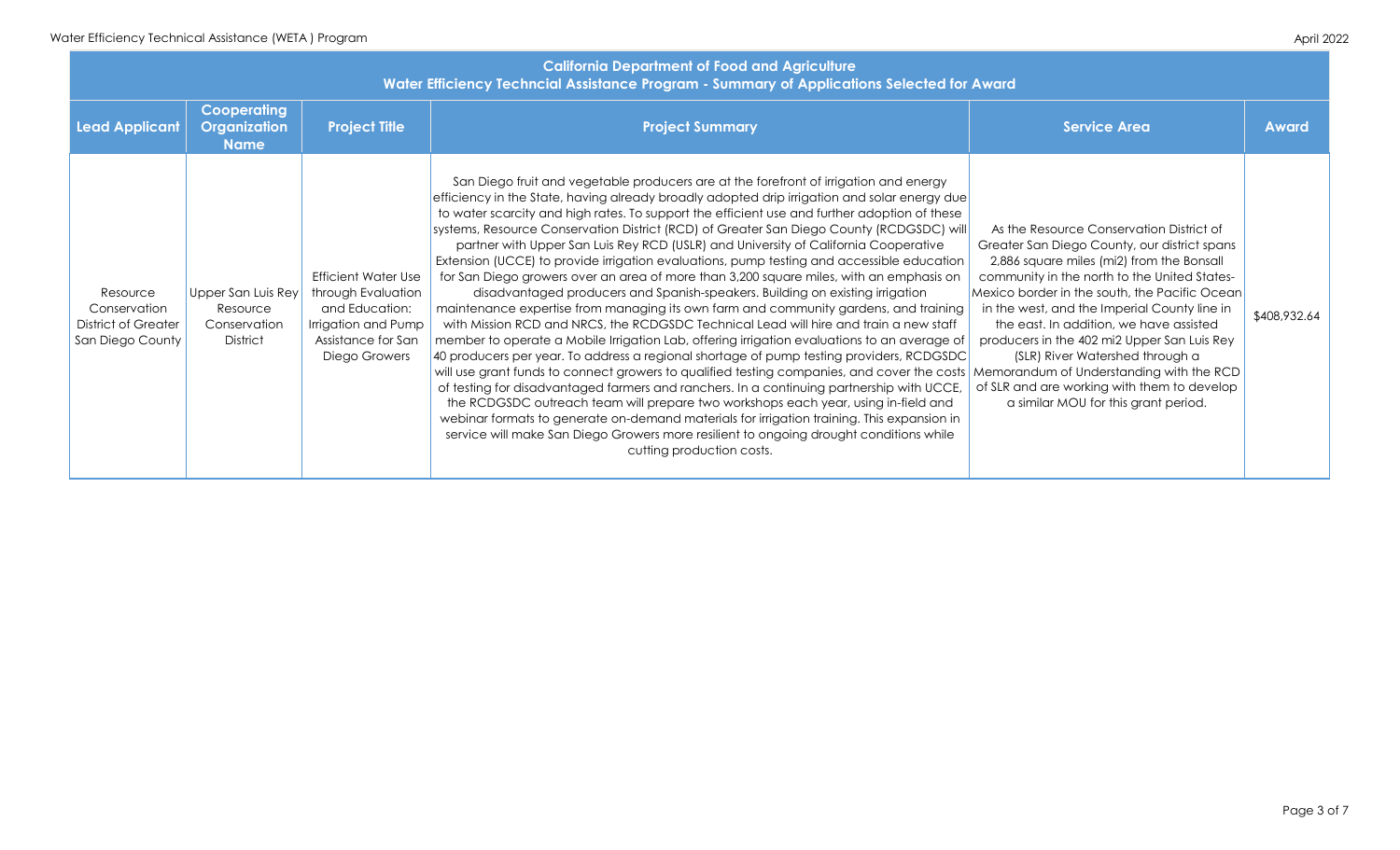| <b>lected for Award</b>                                                                                                                                                                                                                                                                                              |                                                                                                                                                                                                                                                                                                                                                                                                                                                                                                                                                           |              |  |  |  |  |
|----------------------------------------------------------------------------------------------------------------------------------------------------------------------------------------------------------------------------------------------------------------------------------------------------------------------|-----------------------------------------------------------------------------------------------------------------------------------------------------------------------------------------------------------------------------------------------------------------------------------------------------------------------------------------------------------------------------------------------------------------------------------------------------------------------------------------------------------------------------------------------------------|--------------|--|--|--|--|
|                                                                                                                                                                                                                                                                                                                      | <b>Service Area</b>                                                                                                                                                                                                                                                                                                                                                                                                                                                                                                                                       | <b>Award</b> |  |  |  |  |
| ounty and<br>e on-farm<br>provide<br>pjective 1).<br>involve<br>ditional 5+<br>ners in Year<br><b>ually</b> for a<br>. Third, we<br>practices<br>ching an<br>ngoing<br>alinas, CA,<br>small-scale<br>munity of<br>ess as they<br>irts of the<br>with which<br>tinx farmers<br>nta Cruz<br>and English,<br>ntent more | We will primarily serve farmers within Monterey<br>County; however, given that small-scale Latinx<br>farmers in our area often move across county<br>lines to access farmland, we will work closely<br>with neighboring RCDs to ensure that farmers<br>moving across county lines receive the<br>support that they need. Our on-demand<br>webinars will target these areas as well, but<br>we expect that materials will be used beyond<br>our geographic region due to the nationwide<br>influence of the UC Santa Cruz Center for<br>Agroecology (CfA). | \$498,824.62 |  |  |  |  |

| <b>California Department of Food and Agriculture</b><br>Water Efficiency Techncial Assistance Program - Summary of Applications Selected for Award |                                                              |                                                                                                                                             |                                                                                                                                                                                                                                                                                                                                                                                                                                                                                                                                                                                                                                                                                                                                                                                                                                                                                                                                                                                                                                                                                                                                                                                                                                                                                                                                                                                                                                                                                                                                                                                                                                                                                                                                                                                                                                                                                                                                                                                                                                                                                                                       |                                                                                                                                                                                                                                                                                                                                                                                                                                                                                                                                                           |              |  |
|----------------------------------------------------------------------------------------------------------------------------------------------------|--------------------------------------------------------------|---------------------------------------------------------------------------------------------------------------------------------------------|-----------------------------------------------------------------------------------------------------------------------------------------------------------------------------------------------------------------------------------------------------------------------------------------------------------------------------------------------------------------------------------------------------------------------------------------------------------------------------------------------------------------------------------------------------------------------------------------------------------------------------------------------------------------------------------------------------------------------------------------------------------------------------------------------------------------------------------------------------------------------------------------------------------------------------------------------------------------------------------------------------------------------------------------------------------------------------------------------------------------------------------------------------------------------------------------------------------------------------------------------------------------------------------------------------------------------------------------------------------------------------------------------------------------------------------------------------------------------------------------------------------------------------------------------------------------------------------------------------------------------------------------------------------------------------------------------------------------------------------------------------------------------------------------------------------------------------------------------------------------------------------------------------------------------------------------------------------------------------------------------------------------------------------------------------------------------------------------------------------------------|-----------------------------------------------------------------------------------------------------------------------------------------------------------------------------------------------------------------------------------------------------------------------------------------------------------------------------------------------------------------------------------------------------------------------------------------------------------------------------------------------------------------------------------------------------------|--------------|--|
| <b>Lead Applicant</b>                                                                                                                              | <b>Cooperating</b><br>Organization<br><b>Name</b>            | <b>Project Title</b>                                                                                                                        | <b>Project Summary</b>                                                                                                                                                                                                                                                                                                                                                                                                                                                                                                                                                                                                                                                                                                                                                                                                                                                                                                                                                                                                                                                                                                                                                                                                                                                                                                                                                                                                                                                                                                                                                                                                                                                                                                                                                                                                                                                                                                                                                                                                                                                                                                | <b>Service Area</b>                                                                                                                                                                                                                                                                                                                                                                                                                                                                                                                                       | <b>Award</b> |  |
| Resource<br>Conservation<br>District of<br><b>Monterey County</b>                                                                                  | The Agriculture<br>and Land-Based<br>Training<br>Association | Assisting small-scale<br>Latinx farmers with<br>on-farm water<br>efficiency in<br><b>Monterey County</b><br>and the Central<br>Coast region | This project will assist small-scale Spanish-speaking Latinx farmers in Monterey County and<br>surrounding areas with improving on-farm water efficiency. First, we will provide on-farm<br>one-on-one technical assistance to evaluate irrigation system efficiency and provide<br>diagnostics, reports, and recommendations to a total of 30+ unique farmers (Objective 1).<br>In the interest of providing multi-year assistance to individual farmers, this will involve<br>assisting at least 20 farmers in Year 1, assisting these same 20+ farmers plus an additional 5+<br>farmers in Year 2, and assisting these same 25+ farmers plus an additional 5+ farmers in Year<br>3. Second, we will coordinate pump efficiency testing for at least 7 farmers annually for a<br>total of 21+ unique farmers served throughout the project period (Objective 2). Third, we<br>will provide training regarding water use efficiency and nutrient management practices<br>through a combination of in-person workshops and on-demand webinars reaching an<br>estimated minimum of 350 farmers (Objective 3). Activities will build on our ongoing<br>partnership with the Agriculture and Land-Based Training Association (ALBA) in Salinas, CA,<br>an organic farm incubator and educational hub that primarily serves beginning small-scale<br>Spanish-speaking Latinx farmers. This approach prioritizes assistance for a community of<br>farmers who are underserved in our region and will support their ongoing success as they<br>graduate from the ALBA incubator and move on to manage lands in other parts of the<br>region. Additionally, we partner with the RCD of Santa Cruz County (RCDSCC), with which<br>we often collaborate to continue to serve ALBA alumni and other small-scale Latinx farmers<br>who have moved across county lines. Finally, we collaborate with the UC Santa Cruz<br>Center for Agroecology (CfA) to develop on-demand webinars in both Spanish and English,<br>which will complement our in-person workshop activities and make workshop content more<br>widely accessible. | We will primarily serve farmers within Monterey<br>County; however, given that small-scale Latinx<br>farmers in our area often move across county<br>lines to access farmland, we will work closely<br>with neighboring RCDs to ensure that farmers<br>moving across county lines receive the<br>support that they need. Our on-demand<br>webinars will target these areas as well, but<br>we expect that materials will be used beyond<br>our geographic region due to the nationwide<br>influence of the UC Santa Cruz Center for<br>Agroecology (CfA). | \$498,824.6  |  |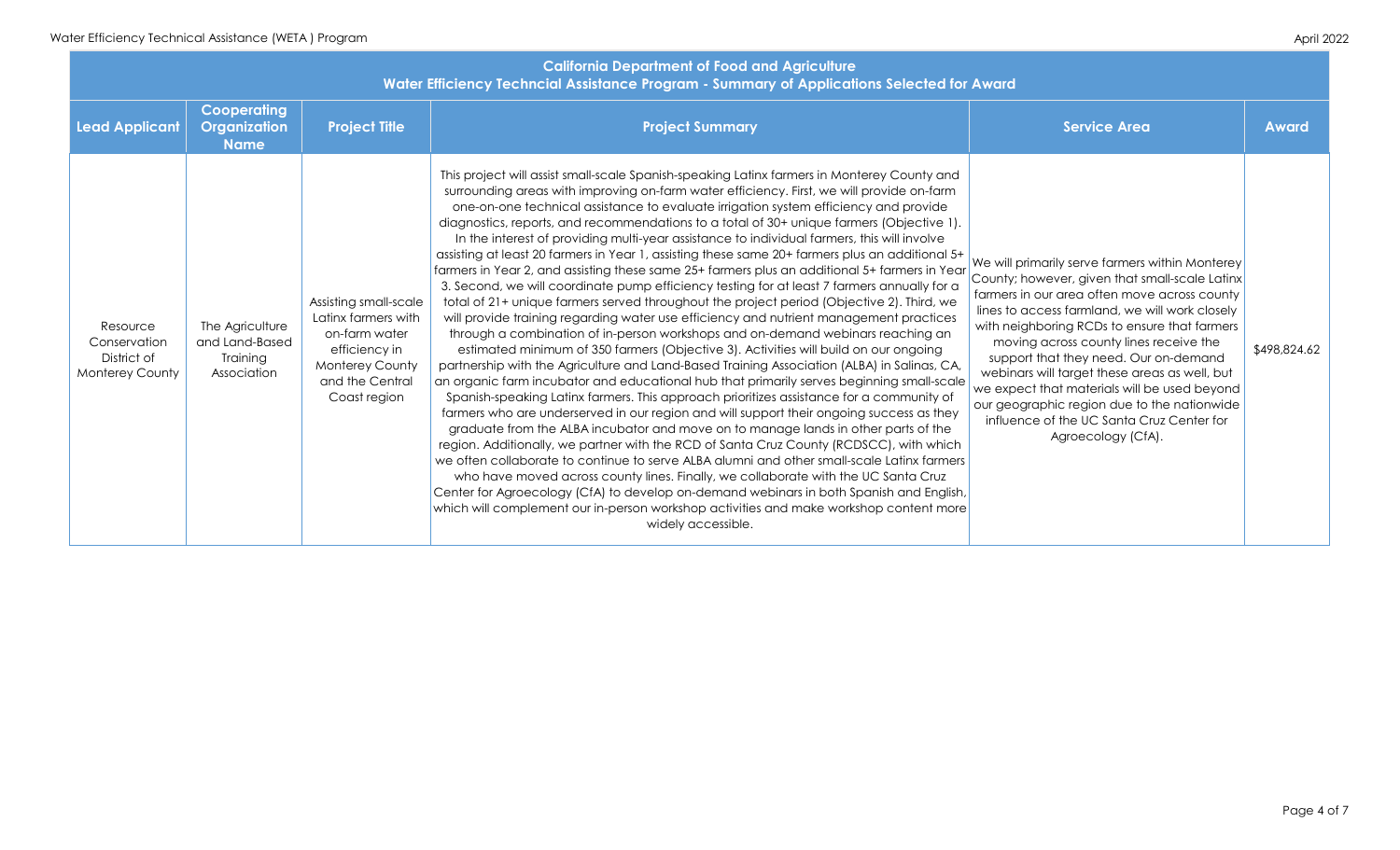| <b>California Department of Food and Agriculture</b><br>Water Efficiency Techncial Assistance Program - Summary of Applications Selected for Award |                                                                                                                                                                                         |                                                                                                                |                                                                                                                                                                                                                                                                                                                                                                                                                                                                                                                                                                                                                                                                                                                                                                                                                                                                                                                                                                                                                                                                    |                                                                                                                                                                                                                                                                                                                                                                                                                                                                                                                                                                                                                   |              |  |
|----------------------------------------------------------------------------------------------------------------------------------------------------|-----------------------------------------------------------------------------------------------------------------------------------------------------------------------------------------|----------------------------------------------------------------------------------------------------------------|--------------------------------------------------------------------------------------------------------------------------------------------------------------------------------------------------------------------------------------------------------------------------------------------------------------------------------------------------------------------------------------------------------------------------------------------------------------------------------------------------------------------------------------------------------------------------------------------------------------------------------------------------------------------------------------------------------------------------------------------------------------------------------------------------------------------------------------------------------------------------------------------------------------------------------------------------------------------------------------------------------------------------------------------------------------------|-------------------------------------------------------------------------------------------------------------------------------------------------------------------------------------------------------------------------------------------------------------------------------------------------------------------------------------------------------------------------------------------------------------------------------------------------------------------------------------------------------------------------------------------------------------------------------------------------------------------|--------------|--|
| <b>Lead Applicant</b>                                                                                                                              | <b>Cooperating</b><br><b>Organization</b><br><b>Name</b>                                                                                                                                | <b>Project Title</b>                                                                                           | <b>Project Summary</b>                                                                                                                                                                                                                                                                                                                                                                                                                                                                                                                                                                                                                                                                                                                                                                                                                                                                                                                                                                                                                                             | <b>Service Area</b>                                                                                                                                                                                                                                                                                                                                                                                                                                                                                                                                                                                               | <b>Award</b> |  |
| Resource<br>Conservation<br>District of Santa<br>Cruz County                                                                                       | . University of<br>California<br>Cooperative<br>Extension, Ag and<br><b>Natural Resources</b><br>Dept. (UCCE) and<br>2. Monterey<br>County Resource<br>Conservation<br>District (MCRCD) | Irrigation and<br>Nutrient<br>Management<br>Assistance in the<br>Pajaro Valley and<br><b>Surrounding Areas</b> | This project will leverage the experience and success of the existing Pajaro Valley Irrigation<br>Efficiency Program to provide technical and outreach assistance to the SDFR communities<br>in the Pajaro Valley. These agriculture-based communities are entirely dependent on a<br>critically over-drafted groundwater basin, experiencing seawater and nitrate<br>contamination. The project team has demonstrated success to work with project<br>collaborators and advance toward basin-wide water conservation goals. The proposed<br>project will expand the scope, services and overall impact of this important program.                                                                                                                                                                                                                                                                                                                                                                                                                                 | The technical assistance proposed in this<br>project targets the agricultural communities in<br>the Pajaro Valley, spanning the lower Pajaro<br>River Watershed, located in southern Santa<br>Cruz County and northern Monterey County.<br>The on-demand outreach and training tools<br>developed through this project will target<br>growers and irrigators in the Pajaro Valley, and<br>through cooperation with Monterey County<br>RCD and collaborators, will also target<br>agricultural communities throughout the<br>Counties of Santa Cruz, Monterey, San Benito<br>and other parts of the central coast. | \$499,787.87 |  |
| <b>UCCE Imperial</b><br>County                                                                                                                     |                                                                                                                                                                                         | <b>Water Efficiency</b><br><b>Technical Assistance</b><br>Program In Southern<br>California                    | This project aims to provide technical assistance in Irrigation and Nutrient Management<br>Training for farmers and ranchers in Imperial, Riverside, and San Diego Counties. UCCE<br>Imperial County as the lead organization will partner with UCCE offices in Riverside and San<br>Diego Counties, the local RCDs, and the farm bureaus in Southern California to expand the<br>assistance to a larger base of farmers and ranchers in the region. Different outreach<br>strategies will be used to provide training workshops regarding water use efficiency and<br>nutrient management including in-person, live remote, on-demand workshops/webinars,<br>and individual training and demonstration. All large-medium-small scale farmer/ranchers,<br>and SDFRs will be targeted in this program. A group of UCCE academies with years of<br>research and training experience, and expertise in irrigation and nutrient management,<br>irrigation systems, water quality, and soil management will implement the training program<br>over a three-year period. | Imperial, Riverside, and San Diego Counties                                                                                                                                                                                                                                                                                                                                                                                                                                                                                                                                                                       | \$239,460.00 |  |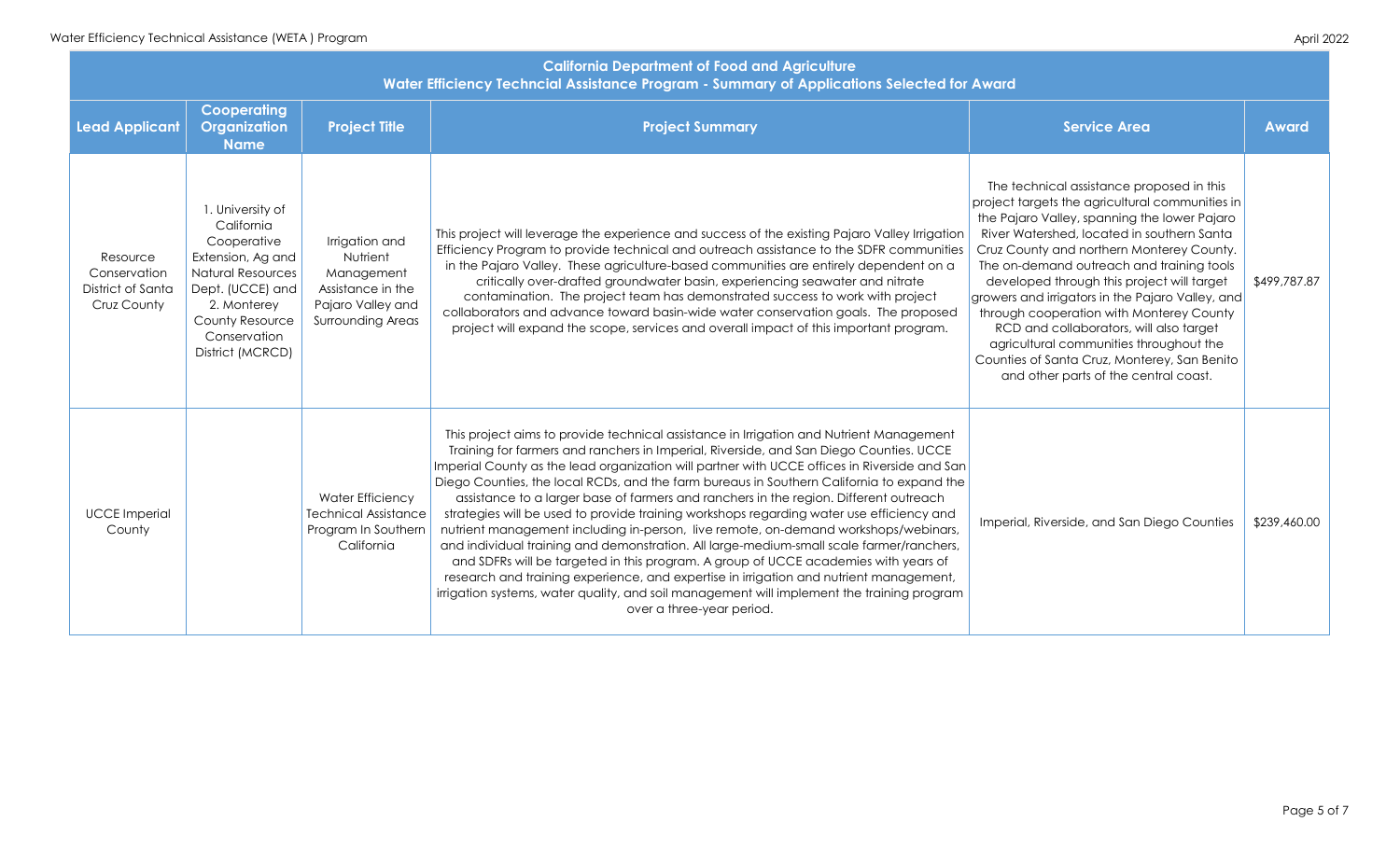| <b>California Department of Food and Agriculture</b><br>Water Efficiency Techncial Assistance Program - Summary of Applications Selected for Award |                                                          |                                                                                                                |                                                                                                                                                                                                                                                                                                                                                                                                                                                                                                                                                                                                                                                                                         |                                                                                                                                                                                                                                                                                                                                                                                                                                                                                                                                                                                                                                                                                                     |              |  |
|----------------------------------------------------------------------------------------------------------------------------------------------------|----------------------------------------------------------|----------------------------------------------------------------------------------------------------------------|-----------------------------------------------------------------------------------------------------------------------------------------------------------------------------------------------------------------------------------------------------------------------------------------------------------------------------------------------------------------------------------------------------------------------------------------------------------------------------------------------------------------------------------------------------------------------------------------------------------------------------------------------------------------------------------------|-----------------------------------------------------------------------------------------------------------------------------------------------------------------------------------------------------------------------------------------------------------------------------------------------------------------------------------------------------------------------------------------------------------------------------------------------------------------------------------------------------------------------------------------------------------------------------------------------------------------------------------------------------------------------------------------------------|--------------|--|
| <b>Lead Applicant</b>                                                                                                                              | <b>Cooperating</b><br><b>Organization</b><br><b>Name</b> | <b>Project Title</b>                                                                                           | <b>Project Summary</b>                                                                                                                                                                                                                                                                                                                                                                                                                                                                                                                                                                                                                                                                  | <b>Service Area</b>                                                                                                                                                                                                                                                                                                                                                                                                                                                                                                                                                                                                                                                                                 | <b>Award</b> |  |
| University of<br>California, Davis                                                                                                                 |                                                          | Irrigation and<br>nutrient<br>management<br>training for<br>California's nursery<br>and greenhouse<br>industry | Water efficiency and technical assistance funding will allow University of California Nursery<br>and Floriculture Alliance to provide water and nutrient best management training for<br>socially disadvantaged farmers working in California's nursery and greenhouse operations.<br>UCNFA will provide training regarding water use efficiency and nutrient management<br>practices and technology to a historically underserved population of nursery and<br>greenhouse staff. We intend to provide and record hands-on workshops to Spanish-<br>speaking nursery and greenhouse staff; the recordings will be made available at no-cost to<br>anyone via the UCNFA YouTube channel. | According to the California Agricultural<br>Statistics Report for 2019-2020, the top five<br>counties producing nursery stock in California<br>are San Diego, Stanislaus, Riverside, Ventura,<br>and Siskiyou, in that order. Other prominent<br>areas include Santa Cruz, Sacramento,<br>Orange, and Los Angeles Counties. We will not<br>limit ourselves to the above counties but will<br>serve the entire state of California. We will<br>provide training wherever there is a need for<br>and desire by nursery and greenhouse<br>growers to improve their understanding of<br>irrigation and nutrient management in<br>container-plant production.                                            | \$499,935.85 |  |
| <b>Ventura County</b><br>Resource<br>Conservation<br>District                                                                                      | Southern California<br>Edison                            | Agricultural Resource<br>Conservation and<br><b>Technical Assistance</b><br>in Ventura County                  | The goal of this project is to enhance the efficiency of water, fertilizer, and energy use on<br>Ventura County farms. To achieve this, the Ventura County Resource Conservation District<br>(VCRCD) will work with partners to coordinate and provide farmers 1) irrigation system<br>evaluations; 2) fertilizer budget recommendations; 3) agricultural irrigation pump tests; and<br>4) technical tools and training. VCRCD will also conduct outreach to demonstrate the on-<br>farm benefits these approaches provide.                                                                                                                                                             | The primary region served by VCRCD through<br>this water efficiency project will be the<br>western portion of Ventura County. This is<br>simply due to the logistics of serving the<br>entirety of Ventura County given that VCRCD<br>is headquartered in west county. However,<br>VCRCD will work with organizations in the<br>eastern portion of Ventura County to identify<br>growers in that area and provide them<br>irrigation evaluations and access to technical<br>trainings. Furthermore, to the extent possible,<br>VCRCD will work with the Cachuma RCD to<br>provide services to SDFRs in Santa Barbara<br>County, should Cachuma RCD not receive<br>funding through the WETA program. | \$396,049.00 |  |